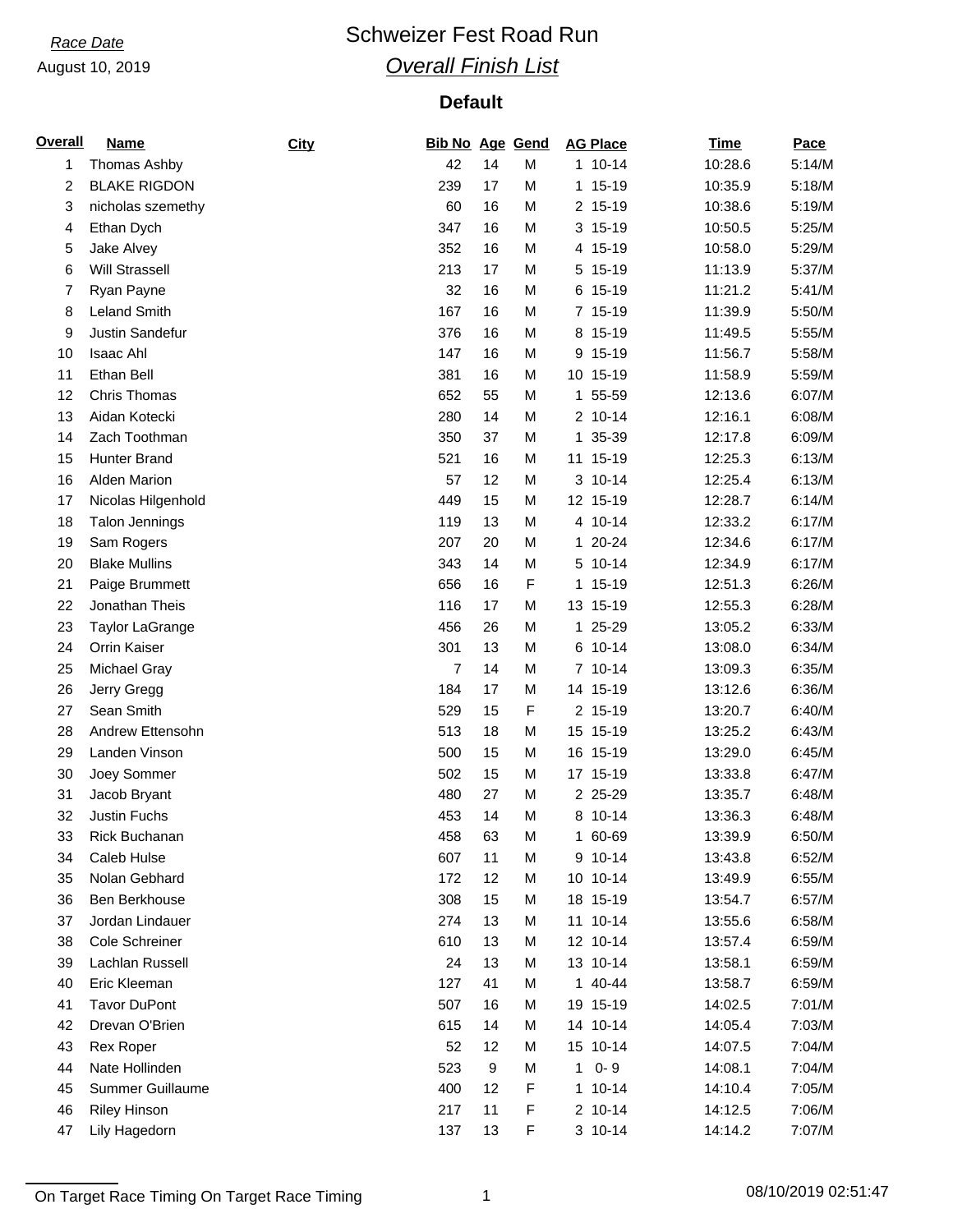# *Race Date* **Conservery Schweizer Fest Road Run** *Overall Finish List*

| <b>Overall</b> | <b>Name</b>             | City | <b>Bib No Age Gend</b> |    |   | <b>AG Place</b>             | <b>Time</b> | Pace   |
|----------------|-------------------------|------|------------------------|----|---|-----------------------------|-------------|--------|
| 48             | Kiara Bundy             |      | 92                     | 14 | F | 4 10-14                     | 14:15.2     | 7:08/M |
| 49             | Kyla Rigby              |      | 385                    | 28 | F | 1 25-29                     | 14:17.4     | 7:09/M |
| 50             | Aden Schwartz           |      | 557                    | 12 | M | 16 10-14                    | 14:18.6     | 7:09/M |
| 51             | <b>Briley Applegate</b> |      | 155                    | 13 | F | $10 - 14$<br>5 <sup>5</sup> | 14:19.9     | 7:10/M |
| 52             | Lexi Lain               |      | 237                    | 11 | F | 6 10-14                     | 14:26.3     | 7:13/M |
| 53             | Logan Davis             |      | 496                    | 14 | M | 17 10-14                    | 14:26.4     | 7:13/M |
| 54             | Jonathan Hooker         |      | 566                    | 16 | M | 20 15-19                    | 14:26.8     | 7:13/M |
| 55             | Derek Sitzman           |      | 653                    | 34 | M | 30-34<br>1                  | 14:29.6     | 7:15/M |
| 56             | Lexi Schaefer           |      | 259                    | 13 | F | 7 10-14                     | 14:30.3     | 7:15/M |
| 57             | Elena Hagedorn          |      | 138                    | 16 | F | 3 15-19                     | 14:32.2     | 7:16/M |
| 58             | Reese Litherland        |      | 660                    | 10 | M | 18 10-14                    | 14:41.3     | 7:21/M |
| 59             | Morgan Jennings         |      | 166                    | 24 | F | $20 - 24$<br>$\mathbf{1}$   | 14:43.4     | 7:22/M |
| 60             | Vanesa Barger           |      | 160                    | 15 | F | 4 15-19                     | 14:45.0     | 7:23/M |
| 61             | Caden James             |      | 26                     | 12 | M | 19 10-14                    | 14:45.9     | 7:23/M |
| 62             | Mackenzie Tinch         |      | 152                    | 14 | F | 8 10-14                     | 14:49.6     | 7:25/M |
| 63             | Kevin Schmoll           |      | 30                     | 29 | M | 3 25-29                     | 14:50.7     | 7:25/M |
| 64             | Savannah Schaad         |      | 670                    | 12 | F | 9 10-14                     | 14:52.9     | 7:26/M |
| 65             | Madelynne Elmer         |      | 304                    | 15 | F | $15-19$<br>5                | 14:54.5     | 7:27/M |
| 66             | Lily Toothman           |      | 261                    | 12 | F | 10 10-14                    | 15:02.2     | 7:31/M |
| 67             | <b>Phil Zellers</b>     |      | 83                     | 35 | M | 2 35-39                     | 15:04.5     | 7:32/M |
| 68             | Mike Zellers            |      | 384                    | 61 | M | 2 60-69                     | 15:05.2     | 7:33/M |
| 69             | Emma Hollinden          |      | 218                    | 13 | F | 11 10-14                    | 15:11.8     | 7:36/M |
| 70             | Jada Lindauer           |      | 403                    | 12 | F | 12 10-14                    | 15:13.8     | 7:37/M |
| 71             | Andrew Duncan           |      | 28                     | 26 | M | 4 25-29                     | 15:16.1     | 7:38/M |
| 72             | Kirii Mattingly         |      | 80                     | 11 | F | 13 10-14                    | 15:18.1     | 7:39/M |
| 73             | Anna Stovall            |      | 564                    | 9  | F | $0 - 9$<br>1                | 15:18.7     | 7:39/M |
| 74             | Hayley Wroe             |      | 21                     | 16 | F | 6 15-19                     | 15:19.1     | 7:40/M |
| 75             | <b>Charles Foe</b>      |      | 471                    | 49 | M | 1 45-49                     | 15:19.6     | 7:40/M |
| 76             | <b>Chase Martin</b>     |      | 504                    | 15 | M | 21 15-19                    | 15:19.7     | 7:40/M |
| 77             | Rio Kondo               |      | 128                    | 12 | F | 14 10-14                    | 15:22.0     | 7:41/M |
| 78             | <b>Jeff Miller</b>      |      | 431                    | 63 | M | 3 60-69                     | 15:27.7     | 7:44/M |
| 79             | Madison Hoffman         |      | 6                      | 13 | F | 15 10-14                    | 15:28.4     | 7:44/M |
| 80             | Alyssa Kleaving         |      | 63                     | 13 | F | 16 10-14                    | 15:29.7     | 7:45/M |
| 81             | <b>Brody Biever</b>     |      | 484                    | 10 | M | 20 10-14                    | 15:31.2     | 7:46/M |
| 82             | Chris Clark             |      | 65                     | 20 | M | 2 20-24                     | 15:31.5     | 7:46/M |
| 83             | Eric Kehl               |      | 616                    | 48 | M | 2 45-49                     | 15:32.5     | 7:46/M |
| 84             | Jason Ambler            |      | 132                    | 44 | M | 2 40-44                     | 15:33.9     | 7:47/M |
| 85             | <b>Brody Ford</b>       |      | 135                    | 9  | M | $0 - 9$<br>$\overline{2}$   | 15:35.0     | 7:48/M |
| 86             | Eleanor Kaufman         |      | 284                    | 12 | F | 17 10-14                    | 15:35.5     | 7:48/M |
| 87             | Kasyn Ingle             |      | 108                    | 9  | M | $0 - 9$<br>3                | 15:36.5     | 7:48/M |
| 88             | Mya Litherland          |      | 662                    | 8  | F | $0 - 9$<br>$\overline{2}$   | 15:38.1     | 7:49/M |
| 89             | Dylan Kleemann          |      | 114                    | 28 | M | 5 25-29                     | 15:38.4     | 7:49/M |
| 90             | Wyatt Kreilein          |      | 506                    | 15 | M | 22 15-19                    | 15:38.6     | 7:49/M |
| 91             | Luke Zellers            |      | 84                     | 11 | M | 21 10-14                    | 15:40.0     | 7:50/M |
| 92             | Kelly Litherland        |      | 661                    | 38 | F | 1 35-39                     | 15:40.3     | 7:50/M |
| 93             | <b>Tinley Jones</b>     |      | 667                    | 15 | F | 7 15-19                     | 15:41.7     | 7:51/M |
| 94             | Gage Clark              |      | 655                    | 10 | M | 22 10-14                    | 15:41.8     | 7:51/M |

On Target Race Timing On Target Race Timing 2 2 08/10/2019 02:51:48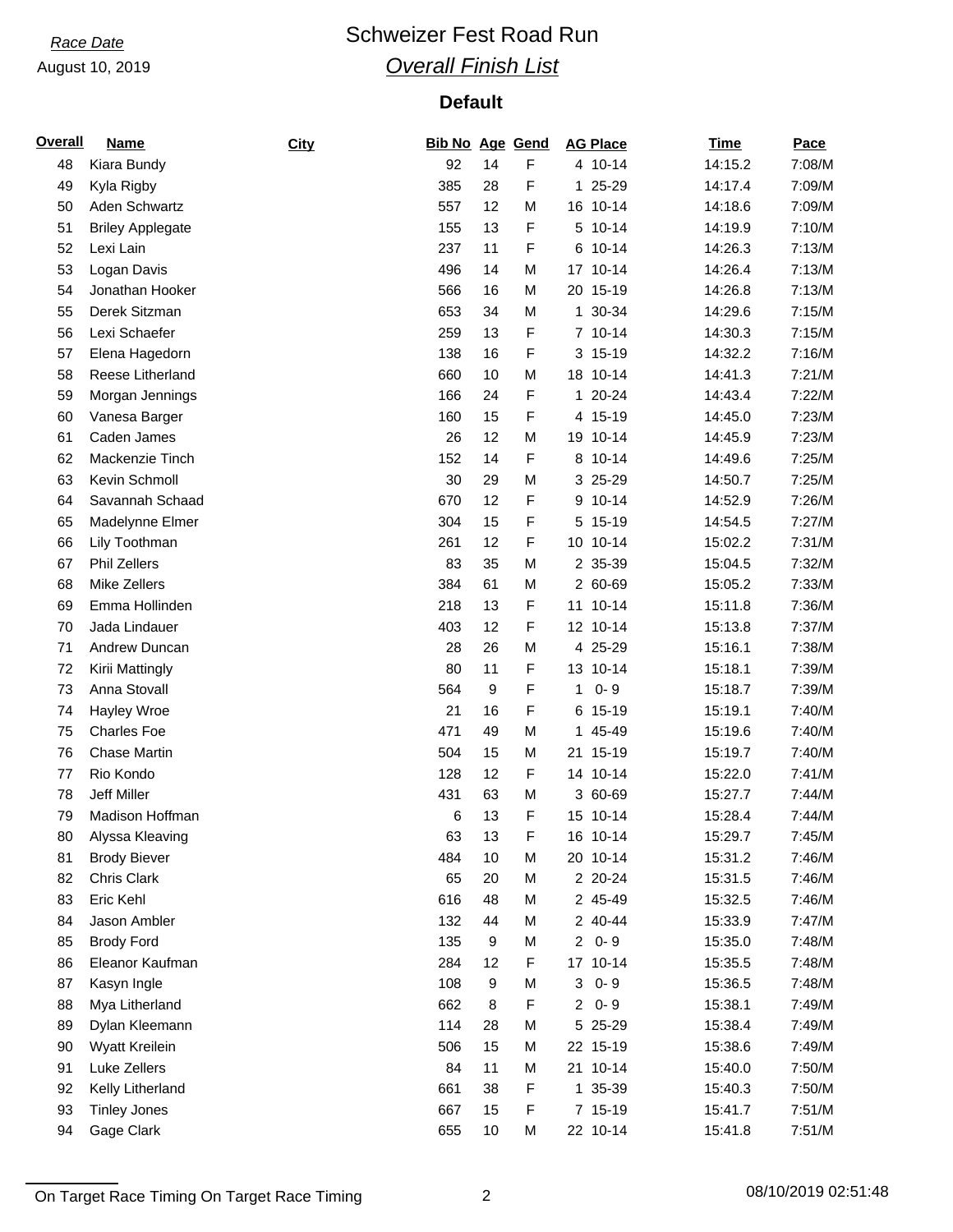# *Race Date* **Conservery Schweizer Fest Road Run** *Overall Finish List*

## **Default**

| <b>Overall</b> | <b>Name</b>           | City | <b>Bib No Age Gend</b> |                |   | <b>AG Place</b> | <b>Time</b> | Pace   |
|----------------|-----------------------|------|------------------------|----------------|---|-----------------|-------------|--------|
| 95             | Drew Greulich         |      | 47                     | 11             | M | 23 10-14        | 15:42.4     | 7:51/M |
| 96             | Lanie Chestnut        |      | 292                    | 12             | F | 18 10-14        | 15:43.0     | 7:52/M |
| 97             | Kennedy Bauer         |      | 20                     | 13             | F | 19 10-14        | 15:45.7     | 7:53/M |
| 98             | Addie Huber           |      | 291                    | 12             | F | 20<br>$10 - 14$ | 15:45.7     | 7:53/M |
| 99             | Aaron Ambler          |      | 125                    | 12             | M | 24 10-14        | 15:47.9     | 7:54/M |
| 100            | Zach Marsh            |      | 297                    | 25             | M | 6 25-29         | 15:50.5     | 7:55/M |
| 101            | Will Hammond          |      | 501                    | 15             | M | 23 15-19        | 15:52.9     | 7:56/M |
| 102            | Jake Stephens         |      | 505                    | 15             | M | 24 15-19        | 15:53.5     | 7:57/M |
| 103            | Rhiannon Campbell     |      | 11                     | 16             | F | 8 15-19         | 15:53.6     | 7:57/M |
| 104            | Karl Hinson           |      | 215                    | 44             | M | 3 40-44         | 15:57.8     | 7:59/M |
| 105            | Dan McCabe            |      | 142                    | 49             | M | 3 45-49         | 15:57.9     | 7:59/M |
| 106            | <b>Troy Richard</b>   |      | 74                     | $\overline{7}$ | M | $0 - 9$<br>4    | 15:58.3     | 7:59/M |
| 107            | <b>Tristin Johns</b>  |      | 498                    | 15             | M | 25 15-19        | 15:59.6     | 8:00/M |
| 108            | Barbara McCabe        |      | 141                    | 52             | F | 50-54<br>1.     | 16:01.2     | 8:01/M |
| 109            | Jarrett Theis         |      | 117                    | 15             | M | 26 15-19        | 16:06.1     | 8:03/M |
| 110            | <b>Trenton Ingle</b>  |      | 508                    | 16             | M | 27 15-19        | 16:07.4     | 8:04/M |
| 111            | Sophia Ettehsohn      |      | 481                    | 45             | F | 1 45-49         | 16:09.0     | 8:05/M |
| 112            | <b>Philip Gregg</b>   |      | 183                    | 13             | M | 25 10-14        | 16:09.8     | 8:05/M |
| 113            | Jaylyn Jarboe         |      | 279                    | 15             | F | $15-19$<br>9    | 16:10.5     | 8:05/M |
| 114            | Lillian Cooper        |      | 200                    | 11             | F | 21<br>$10 - 14$ | 16:12.9     | 8:06/M |
| 115            | Haylee Lawalin        |      | 328                    | 17             | F | 10 15-19        | 16:14.2     | 8:07/M |
| 116            | Jennifer Chestnut     |      | 595                    | 40             | F | 1 40-44         | 16:14.6     | 8:07/M |
| 117            | Jackson Joyal         |      | 77                     | 10             | M | 26 10-14        | 16:19.1     | 8:10/M |
| 118            | Kiara McLaurin        |      | 29                     | 27             | F | 2 25-29         | 16:22.2     | 8:11/M |
| 119            | Will Jordan           |      | 614                    | 11             | M | 27 10-14        | 16:25.3     | 8:13/M |
| 120            | Beth Jordan           |      | 613                    | 40             | F | 2 40-44         | 16:25.7     | 8:13/M |
| 121            |                       |      | 242                    | 11             | F | 22 10-14        | 16:31.0     | 8:16/M |
|                | <b>Bryn Yeager</b>    |      |                        |                |   | 2 35-39         |             |        |
| 122            | Jill Yeager           |      | 241                    | 36             | F |                 | 16:31.6     | 8:16/M |
| 123            | Ally Franchville      |      | 299                    | 11             | F | 23 10-14        | 16:32.9     | 8:16/M |
| 124            | Ollie Toothman        |      | 260                    | 10             | F | 24 10-14        | 16:35.9     | 8:18/M |
| 125            | Joshua Gregg          |      | 180                    | 16             | M | 28 15-19        | 16:36.4     | 8:18/M |
| 126            | Dustyn Foster         |      | 571                    | 39             | M | 3 35-39         | 16:37.4     | 8:19/M |
| 127            | <b>Lillian Marion</b> |      | 58                     | 15             | F | 11 15-19        | 16:38.2     | 8:19/M |
| 128            | Chloe Sandefur        |      | 377                    | 13             | F | 25 10-14        | 16:39.5     | 8:20/M |
| 129            | Nick Weyer            |      | 525                    | 35             | M | 4 35-39         | 16:40.2     | 8:20/M |
| 130            | Owen Hubert           |      | 257                    | 10             | M | 28 10-14        | 16:40.7     | 8:20/M |
| 131            | <b>Tristen Roark</b>  |      | 651                    | 9              | M | $0 - 9$<br>5    | 16:42.2     | 8:21/M |
| 132            | <b>Ben Fortwendel</b> |      | 156                    | 11             | M | $10 - 14$<br>29 | 16:42.6     | 8:21/M |
| 133            | Kyle Joiner           |      | 193                    | 16             | M | 29 15-19        | 16:43.7     | 8:22/M |
| 134            | Rachel Hinson         |      | 216                    | 41             | F | 3 40-44         | 16:43.9     | 8:22/M |
| 135            | Derek KLEEMANN        |      | 162                    | 44             | M | 4 40-44         | 16:44.2     | 8:22/M |
| 136            | Jared Wagner          |      | 642                    | 14             | M | 30 10-14        | 16:44.5     | 8:22/M |
| 137            | Jakobe Cain           |      | 503                    | 15             | M | 30 15-19        | 16:44.8     | 8:22/M |
| 138            | Natalie Conner        |      | 340                    | 17             | F | 12 15-19        | 16:45.5     | 8:23/M |
| 139            | Joyce Wetzel          |      | 346                    | 48             | F | 2 45-49         | 16:46.3     | 8:23/M |
| 140            | Ashley Robinson       |      | 19                     | 38             | F | 3 35-39         | 16:47.7     | 8:24/M |
| 141            | <b>Addie Stiles</b>   |      | 570                    | 12             | F | 26 10-14        | 16:51.9     | 8:26/M |

On Target Race Timing On Target Race Timing 3 08/10/2019 02:51:49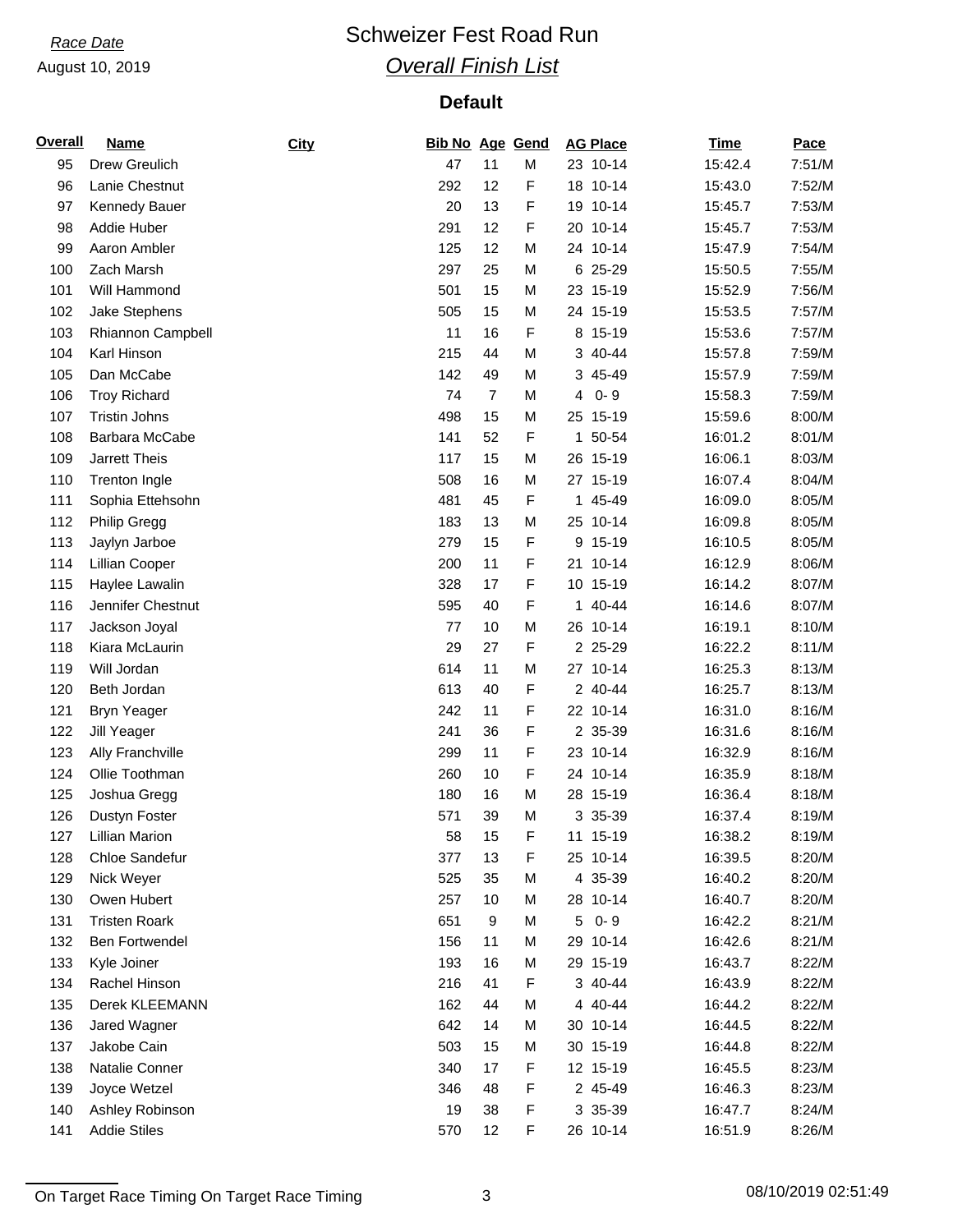# *Race Date* **Conservery Schweizer Fest Road Run** *Overall Finish List*

| <b>Overall</b> | <b>Name</b>           | City | <b>Bib No Age Gend</b> |    |   | <b>AG Place</b> | <b>Time</b> | Pace   |
|----------------|-----------------------|------|------------------------|----|---|-----------------|-------------|--------|
| 142            | Justin Kleemann       |      | 115                    | 28 | M | 7 25-29         | 17:05.7     | 8:33/M |
| 143            | Larry Marietta        |      | 602                    | 52 | M | 1 50-54         | 17:09.4     | 8:35/M |
| 144            | Makayla Hulse         |      | 609                    | 12 | F | 27 10-14        | 17:10.3     | 8:35/M |
| 145            | <b>Errol Wright</b>   |      | 22                     | 43 | M | 5 40-44         | 17:13.9     | 8:37/M |
| 146            | <b>Briana Evans</b>   |      | 606                    | 11 | F | 28 10-14        | 17:14.3     | 8:37/M |
| 147            | Ross Melton           |      | 255                    | 12 | M | 31 10-14        | 17:16.6     | 8:38/M |
| 148            | <b>Kelly Click</b>    |      | 675                    | 44 | F | 4 40-44         | 17:31.5     | 8:46/M |
| 149            | Parker Joyal          |      | 78                     | 9  | M | $0 - 9$<br>6    | 17:33.1     | 8:47/M |
| 150            | Milan Minto           |      | 295                    | 18 | M | 31<br>15-19     | 17:33.6     | 8:47/M |
| 151            | Olivia Hooker         |      | 563                    | 12 | F | $10 - 14$<br>29 | 17:34.5     | 8:47/M |
| 152            | Kaiden Casebolt       |      | 107                    | 13 | M | 32 10-14        | 17:35.9     | 8:48/M |
| 153            | Frankie Wilkerson     |      | 428                    | 15 | F | 13 15-19        | 17:38.1     | 8:49/M |
| 154            | Justin Wilkerson      |      | 426                    | 44 | M | 6 40-44         | 17:38.3     | 8:49/M |
| 155            | <b>Tate Richard</b>   |      | 73                     | 10 | M | 33 10-14        | 17:39.5     | 8:50/M |
| 156            | <b>Baylie Richter</b> |      | 578                    | 30 | F | 30-34<br>1.     | 17:40.1     | 8:50/M |
| 157            | Jacob Theis           |      | 118                    | 12 | M | $10 - 14$<br>34 | 17:49.4     | 8:55/M |
| 158            | Nathan Coyle          |      | 250                    | 35 | M | 5 35-39         | 17:50.0     | 8:55/M |
| 159            | Callie Whitham        |      | 530                    | 11 | F | 30 10-14        | 17:50.4     | 8:55/M |
| 160            | Aurora Brand          |      | 519                    | 11 | F | $10 - 14$<br>31 | 17:50.8     | 8:55/M |
| 161            | <b>Neal Goffinet</b>  |      | 421                    | 28 | M | 8<br>25-29      | 17:51.8     | 8:56/M |
| 162            | <b>Reid Butler</b>    |      | 190                    | 10 | M | 35 10-14        | 17:54.9     | 8:57/M |
| 163            | Jillian Hooker        |      | 562                    | 10 | F | 32 10-14        | 18:09.6     | 9:05/M |
| 164            | Kate Magee            |      | 466                    | 33 | F | 2 30-34         | 18:10.9     | 9:05/M |
| 165            | Mia Waninger          |      | 298                    | 13 | F | $10 - 14$<br>33 | 18:12.6     | 9:06/M |
| 166            | Anna Armstrong        |      | 569                    | 14 | F | 34 10-14        | 18:13.3     | 9:07/M |
| 167            | <b>Andrew Noble</b>   |      | 62                     | 12 | M | 36 10-14        | 18:13.7     | 9:07/M |
| 168            | Joseph Woznicki       |      | 27                     | 30 | M | 2 30-34         | 18:15.0     | 9:08/M |
| 169            | Kenzie Fallaway       |      | 560                    | 11 | F | 35 10-14        | 18:15.2     | 9:08/M |
| 170            | Patrick Duncan        |      | 31                     | 29 | M | 9 25-29         | 18:15.3     | 9:08/M |
| 171            | Joshua Chance         |      | 630                    | 18 | M | 32 15-19        | 18:15.6     | 9:08/M |
| 172            | Kendra Schraner       |      | 8                      | 12 | F | 36 10-14        | 18:16.1     | 9:08/M |
| 173            | Addison Coyle         |      | 249                    | 11 | F | 37 10-14        | 18:16.6     | 9:08/M |
| 174            | Allie Shadwick        |      | 248                    | 12 | F | 38 10-14        | 18:17.2     | 9:09/M |
| 175            | Chris Cail            |      | 617                    | 35 | M | 6 35-39         | 18:19.3     | 9:10/M |
| 176            | Andrea Schwartz       |      | 648                    | 25 | F | 3 25-29         | 18:21.6     | 9:11/M |
| 177            | Mary Hagedorn         |      | 514                    | 10 | F | 39 10-14        | 18:24.1     | 9:12/M |
| 178            | Nathaniel Purvis      |      | 16                     | 11 | M | 37 10-14        | 18:28.5     | 9:14/M |
| 179            | Jane Goffinet         |      | 149                    | 56 | F | 1 55-59         | 18:31.3     | 9:16/M |
| 180            | David Goffinet        |      | 148                    | 53 | M | 2 50-54         | 18:31.6     | 9:16/M |
| 181            | Bella Jochim          |      | 323                    | 9  | F | $0 - 9$<br>3    | 18:33.9     | 9:17/M |
| 182            | Adam Jochim           |      | 321                    | 33 | M | 3 30-34         | 18:34.4     | 9:17/M |
| 183            | <b>Brooke Evans</b>   |      | 605                    | 9  | F | $0 - 9$<br>4    | 18:35.7     | 9:18/M |
| 184            | Josh Roach            |      | 81                     | 36 | M | 7 35-39         | 18:37.5     | 9:19/M |
| 185            | Kasey Wagner          |      | 640                    | 37 | F | 4 35-39         | 18:39.9     | 9:20/M |
| 186            | Cameron Crawford      |      | 212                    | 13 | M | 38 10-14        | 18:47.1     | 9:24/M |
| 187            | <b>Tracy Minto</b>    |      | 294                    | 56 | M | 2 55-59         | 18:48.7     | 9:24/M |
| 188            | Lucy Whistle          |      | 559                    | 12 | F | 40 10-14        | 18:49.6     | 9:25/M |

On Target Race Timing On Target Race Timing 2008/10/2019 02:51:50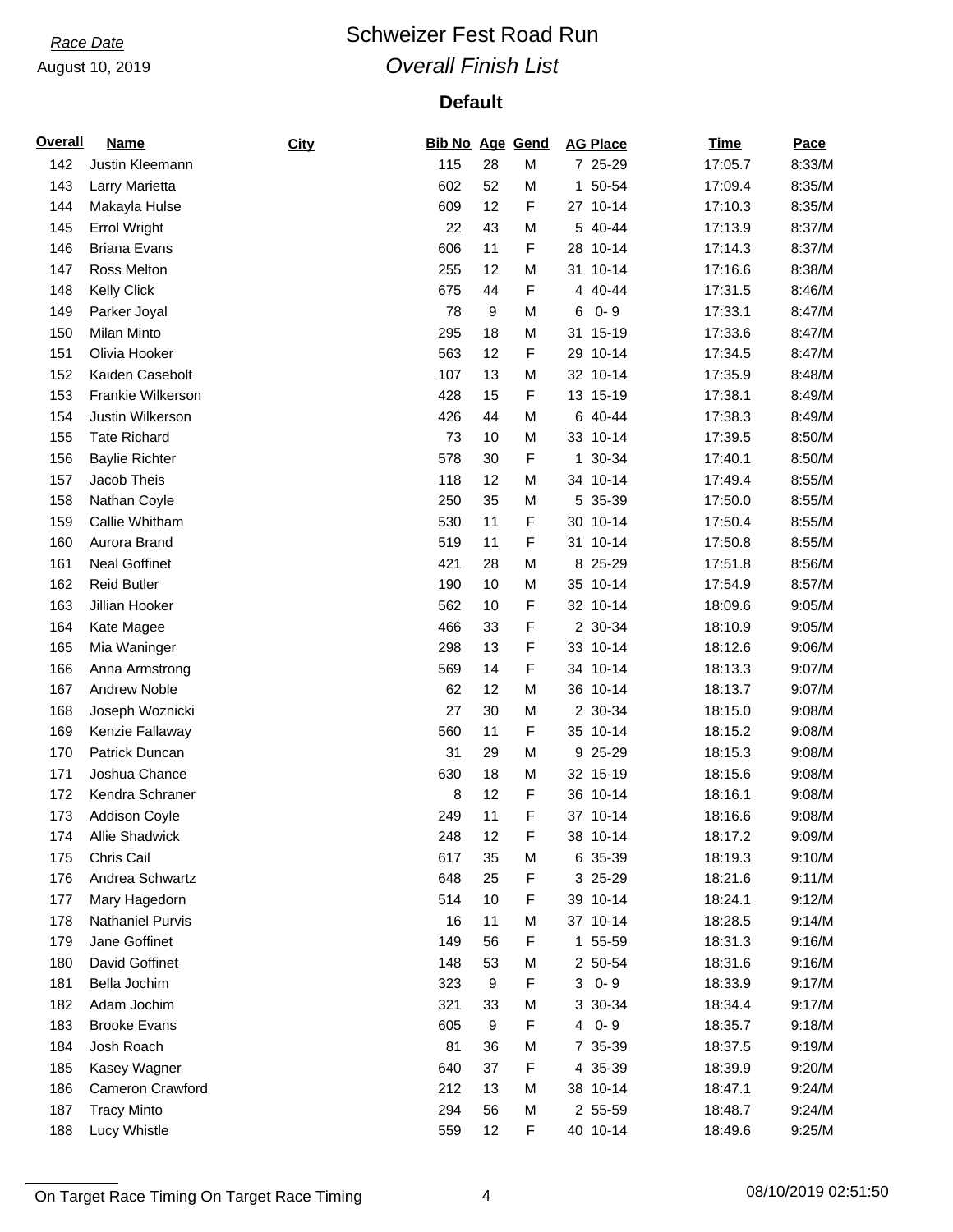# *Race Date* **Conservery Schweizer Fest Road Run** *Overall Finish List*

| <b>Overall</b> | <b>Name</b>             | <b>City</b> | <b>Bib No Age Gend</b> |                  |   | <b>AG Place</b>           | <b>Time</b> | Pace               |
|----------------|-------------------------|-------------|------------------------|------------------|---|---------------------------|-------------|--------------------|
| 189            | <b>Brian Noble</b>      |             | 459                    | 55               | M | 3 55-59                   | 18:55.4     | 9:28/M             |
| 190            | Callista Krieg          |             | 222                    | 10               | F | 41 10-14                  | 18:56.6     | 9:28/M             |
| 191            | Joanna Brager           |             | 370                    | 50               | F | 2 50-54                   | 18:57.2     | 9:29/M             |
| 192            | David Kessler           |             | 61                     | 42               | M | 7 40-44                   | 18:57.9     | 9:29/M             |
| 193            | Debbie Konerding        |             | 396                    | 50               | F | 3 50-54                   | 18:59.0     | 9:30/M             |
| 194            | Reese Ford              |             | 134                    | 12               | F | 42 10-14                  | 19:04.0     | 9:32/M             |
| 195            | Morgan Minto            |             | 296                    | 25               | F | 4 25-29                   | 19:04.7     | 9:32/M             |
| 196            | Diana Schaefer          |             | 186                    | 55               | F | 2 55-59                   | 19:05.9     | 9:33/M             |
| 197            | <b>Ashley Bell</b>      |             | 54                     | 34               | F | 3 30-34                   | 19:08.8     | 9:34/M             |
| 198            | <b>Matt Aders</b>       |             | 510                    | 16               | M | 33 15-19                  | 19:09.2     | 9:35/M             |
| 199            | Kade Zabel              |             | 512                    | 18               | M | 34 15-19                  | 19:11.3     | 9:36/M             |
| 200            | Dax Huff                |             | 497                    | 16               | M | 35<br>15-19               | 19:12.5     | 9:36/M             |
| 201            | Maggie Marietta         |             | 600                    | 8                | F | 5<br>$0 - 9$              | 19:13.6     | 9:37/M             |
| 202            | <b>Emmett Krieg</b>     |             | 223                    | 8                | M | $0 - 9$<br>$\overline{7}$ | 19:15.7     | 9:38/M             |
| 203            | <b>Emily Hamilton</b>   |             | 414                    | 47               | F | 3 45-49                   | 19:15.9     | 9:38/M             |
| 204            | Jacob Wagner            |             | 641                    | 13               | M | $10 - 14$<br>39           | 19:22.1     | 9:41/M             |
| 205            | Zetta Konerding         |             | 393                    | 32               | F | 4 30-34                   | 19:28.0     | 9:44/M             |
| 206            | <b>Cole Konerding</b>   |             | 394                    | 30               | M | 4 30-34                   | 19:29.2     | 9:45/M             |
| 207            | Adam Krieg              |             | 220                    | 37               | M | 8 35-39                   | 19:34.8     | 9:47/M             |
| 208            | <b>Hallie Gayer</b>     |             | 687                    | 12               | F | 43<br>$10 - 14$           | 19:35.3     | 9:48/M             |
| 209            | Jada Etienne            |             | 686                    | 12               | F | 44 10-14                  | 19:35.6     | 9:48/M             |
| 210            | <b>Ashley Willicutt</b> |             | 341                    | 19               | F | 14 15-19                  | 19:37.7     | 9:49/M             |
| 211            | Claudia Williams        |             | 568                    | 20               | F | 2 20-24                   | 19:39.1     | 9:50/M             |
| 212            | <b>Grace Purvis</b>     |             | 15                     | 14               | F | 45 10-14                  | 19:41.0     | 9:51/M             |
| 213            | Donald Sutcliffe        |             | 468                    | 67               | M | 4 60-69                   | 19:45.4     | 9:53/M             |
| 214            | Sarah Spires            |             | 46                     | 21               | F | 3 20-24                   | 19:45.7     | 9:53/M             |
| 215            | Emersyn Ingle           |             | 109                    | $\overline{7}$   | F | $0 - 9$<br>6              | 19:45.9     | 9:53/M             |
| 216            | Keith James             |             | 232                    | 35               | M | 35-39<br>9                | 19:46.6     | 9:53/M             |
| 217            | Jalynn Pruitt           |             | 101                    | 20               | F | 4 20-24                   | 19:59.3     | 10:00/M            |
| 218            | Josh Bybee              |             | 102                    | 20               | M | 3 20-24                   | 19:59.4     | 10:00/M            |
| 219            | James Dickman           |             | 333                    | 38               | M | 10 35-39                  | 20:03.9     | 10:02/M            |
| 220            | Sophie Brand            |             | 518                    | 9                | F | $\overline{7}$<br>$0 - 9$ | 20:05.8     | 10:03/M            |
| 221            | Colin Finn              |             | 281                    | 11               | M | 40 10-14                  | 20:06.9     | 10:03/M            |
| 222            | Aaron Hilgenhold        |             | 10                     | 11               | M | 41 10-14                  | 20:07.9     | 10:04/M            |
| 223            | <b>Stratton Richey</b>  |             | 654                    | 11               | M | 42 10-14                  | 20:11.6     | 10:06/M            |
| 224            | Alesa Roark             |             | 91                     | 19               | F | 15 15-19                  | 20:13.4     | 10:07/M            |
| 225            | Alivia Applegate        |             | 584                    | 10               | F | 46 10-14                  | 20:13.7     | 10:07/M            |
| 226            | Jimmy Applegate         |             | 583                    | 45               | M | 4 45-49                   | 20:15.1     | 10:08/M            |
| 227            | Vanessa Howard          |             | 33                     | 40               | F | 5 40-44                   | 20:27.4     | 10:14/M            |
| 228            | Arianna Hulse           |             | 608                    | 9                | F | $0 - 9$<br>8              | 20:27.6     | 10:14/M            |
| 229            | Owen Butler             |             |                        | 10               | M | 43 10-14                  |             |                    |
| 230            | Kylie Anastasiades      |             | 191<br>476             | 12               | F | 47 10-14                  | 20:29.6     | 10:15/M<br>10:15/M |
|                |                         |             |                        |                  |   |                           | 20:29.7     |                    |
| 231            | Miranda Krieg           |             | 221                    | 37               | F | 5 35-39                   | 20:34.4     | 10:17/M            |
| 232            | <b>Emery James</b>      |             | 56                     | $\boldsymbol{9}$ | F | $0 - 9$<br>9              | 20:35.3     | 10:18/M            |
| 233            | Darrin James            |             | 55                     | 34               | M | 5 30-34                   | 20:35.6     | 10:18/M            |
| 234            | Addi Pruitt             |             | 672                    | 12               | F | 48 10-14                  | 20:40.3     | 10:20/M            |
| 235            | Meredith Hubert         |             | 256                    | 13               | F | 49 10-14                  | 20:43.2     | 10:22/M            |

On Target Race Timing On Target Race Timing 6 08/10/2019 02:51:50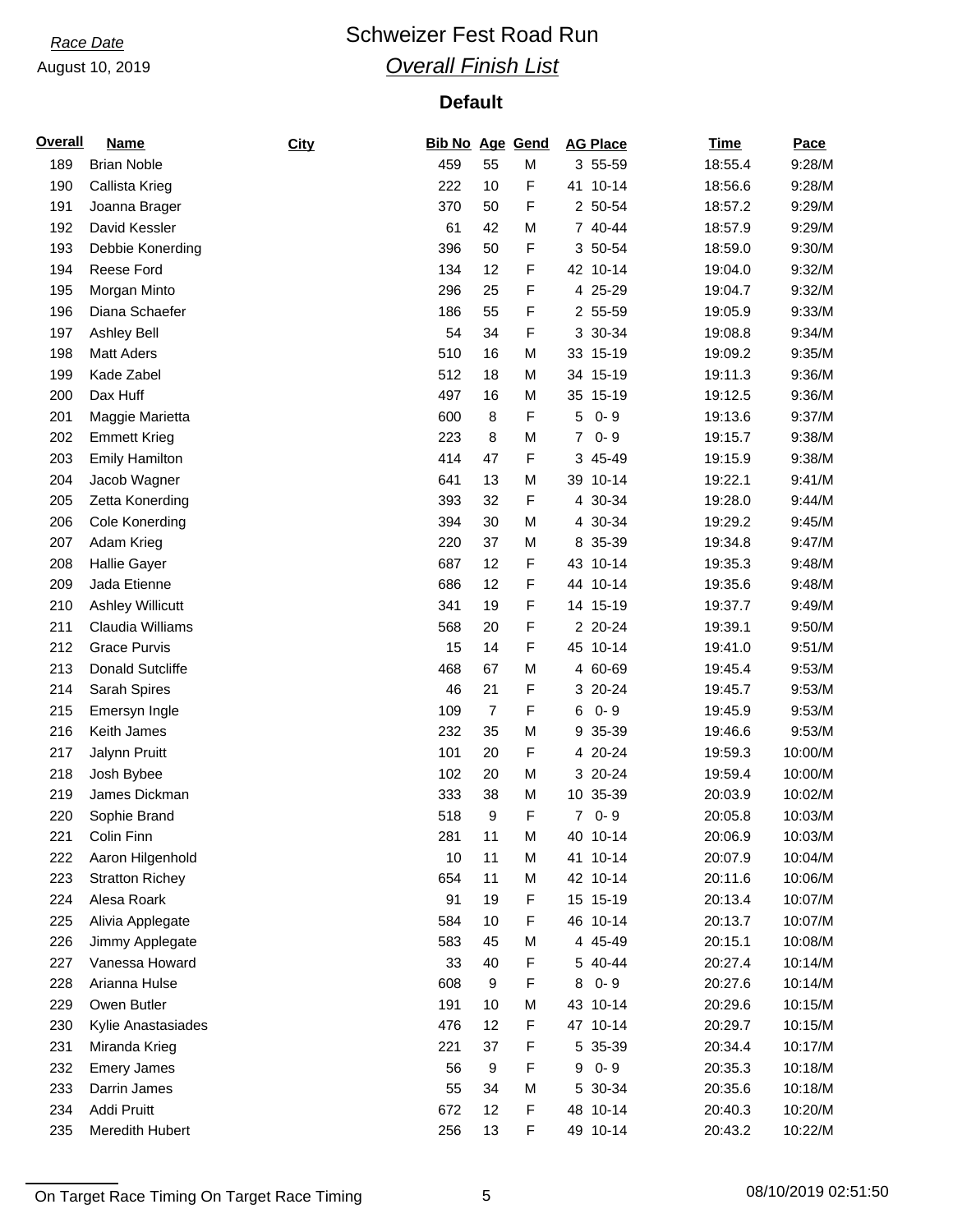# *Race Date* **Conservery Schweizer Fest Road Run** *Overall Finish List*

| <b>Overall</b> | <b>Name</b>            | City | <b>Bib No Age Gend</b> |                |   | <b>AG Place</b>            | <b>Time</b> | Pace    |
|----------------|------------------------|------|------------------------|----------------|---|----------------------------|-------------|---------|
| 236            | <b>Matthew Butler</b>  |      | 192                    | 39             | M | 11 35-39                   | 20:47.8     | 10:24/M |
| 237            | Lyndy Whistle          |      | 558                    | 14             | F | 50 10-14                   | 20:50.7     | 10:25/M |
| 238            | Paige Schank           |      | 59                     | 28             | F | 5 25-29                    | 20:52.2     | 10:26/M |
| 239            | Jackie Fischer         |      | 577                    | 55             | F | 3 55-59                    | 20:56.3     | 10:28/M |
| 240            | <b>Steve Krouskos</b>  |      | 34                     | 56             | M | 4 55-59                    | 20:58.0     | 10:29/M |
| 241            | Kamela Krouskos        |      | 185                    | 54             | F | 4 50-54                    | 21:00.2     | 10:30/M |
| 242            | Owen Henrickson        |      | 626                    | 10             | M | 44 10-14                   | 21:01.9     | 10:31/M |
| 243            | <b>TIMOTHY Taylor</b>  |      | 70                     | 31             | M | 6 30-34                    | 21:02.6     | 10:31/M |
| 244            | Amber Taylor           |      | 69                     | 32             | F | 5 30-34                    | 21:04.1     | 10:32/M |
| 245            | Anabella Brand         |      | 520                    | 12             | F | 51 10-14                   | 21:05.3     | 10:33/M |
| 246            | Eli Kleemann           |      | 163                    | 11             | M | 45 10-14                   | 21:05.6     | 10:33/M |
| 247            | Cody Cail              |      | 348                    | 32             | M | 30-34<br>$\overline{7}$    | 21:07.3     | 10:34/M |
| 248            | <b>Trey Guillaume</b>  |      | 401                    | 9              | M | $0 - 9$<br>8               | 21:08.5     | 10:34/M |
| 249            | <b>Erik Parker</b>     |      | 680                    | 38             | M | 12 35-39                   | 21:09.7     | 10:35/M |
| 250            | Cyrilla Sommer         |      | 150                    | 13             | F | 52 10-14                   | 21:10.5     | 10:35/M |
| 251            | Jax Zellers            |      | 85                     | 9              | M | 9<br>$0 - 9$               | 21:12.0     | 10:36/M |
| 252            | <b>Emily George</b>    |      | 650                    | 28             | F | 6 25-29                    | 21:13.3     | 10:37/M |
| 253            | <b>Mallory Dauby</b>   |      | 649                    | 29             | F | 7 25-29                    | 21:13.6     | 10:37/M |
| 254            | Dylan Caldwell         |      | 499                    | 14             | M | 46 10-14                   | 21:14.8     | 10:37/M |
| 255            | Nakaa Myers            |      | 435                    | 27             | F | 8 25-29                    | 21:15.1     | 10:38/M |
| 256            | Joe Dickman            |      | 194                    | 73             | M | 1 70-99                    | 21:15.2     | 10:38/M |
| 257            | Julie Hauser           |      | 306                    | 58             | F | 4 55-59                    | 21:16.0     | 10:38/M |
| 258            | Ezra Knight            |      | 406                    | $\overline{7}$ | M | $0 - 9$<br>10              | 21:16.0     | 10:38/M |
| 259            | Hadley Hayko           |      | 644                    | 10             | F | $10 - 14$<br>53            | 21:18.8     | 10:39/M |
| 260            | Steven George          |      | 645                    | 34             | M | 30-34<br>8                 | 21:22.2     | 10:41/M |
| 261            | Jude Henrickson        |      | 627                    | $\overline{7}$ | M | $0 - 9$<br>11              | 21:28.7     | 10:44/M |
| 262            | <b>Bart Henrickson</b> |      | 624                    | 33             | M | 30-34<br>9                 | 21:28.9     | 10:44/M |
| 263            | Leslie Henrickson      |      | 628                    | 32             | F | 30-34<br>6                 | 21:29.9     | 10:45/M |
| 264            | <b>Brandi Hess</b>     |      | 329                    | 41             | F | 6 40-44                    | 21:36.3     | 10:48/M |
| 265            | <b>Brennan Fenwick</b> |      | 382                    | 9              | M | $0 - 9$<br>12 <sub>2</sub> | 21:36.8     | 10:48/M |
| 266            | Kassi Rogers           |      | 206                    | 52             | F | 5 50-54                    | 21:40.2     | 10:50/M |
| 267            | Jason Martin           |      | 432                    | 45             | M | 5 45-49                    | 21:40.9     | 10:50/M |
| 268            | Theresa Conner         |      | 517                    | 56             | F | 5 55-59                    | 21:44.0     | 10:52/M |
| 269            | <b>Emily Parker</b>    |      | 681                    | 38             | F | 6 35-39                    | 21:44.8     | 10:52/M |
| 270            | <b>Cynt Parker</b>     |      | 678                    | $\overline{7}$ | F | $0 - 9$<br>10              | 21:45.0     | 10:53/M |
| 271            | Valorie Casebolt       |      | 90                     | 20             | F | 5 20-24                    | 21:45.5     | 10:53/M |
| 272            | Katie Heeke            |      | 371                    | 61             | F | 1 60-69                    | 21:54.5     | 10:57/M |
| 273            | Mike Carlson           |      | 324                    | 59             | M | 5 55-59                    | 21:56.7     | 10:58/M |
| 274            | Rylan Snyder           |      | 488                    | 11             | M | 47 10-14                   | 21:59.1     | 11:00/M |
| 275            | Allison Krueger        |      | 129                    | 35             | F | 7 35-39                    | 22:07.4     | 11:04/M |
| 276            | Kourtney Casebolt      |      | 103                    | 35             | F | 8 35-39                    | 22:07.9     | 11:04/M |
| 277            | Elliott Hollinden      |      | 316                    | $\overline{7}$ | M | $0 - 9$<br>13              | 22:16.1     | 11:08/M |
| 278            | Ty Coyle               |      | 252                    | 8              | M | 14<br>$0 - 9$              | 22:36.9     | 11:18/M |
| 279            | Vanessa Ford           |      | 136                    | 40             | F | 7 40-44                    | 22:42.4     | 11:21/M |
| 280            | Kayleigh Kiser         |      | 543                    | 15             | F | 16 15-19                   | 22:49.8     | 11:25/M |
| 281            | Caroline Largen        |      | 542                    | 15             | F | 17 15-19                   | 22:49.9     | 11:25/M |
| 282            | Amie Coyle             |      | 251                    | 33             | F | 7 30-34                    | 22:53.4     | 11:27/M |

On Target Race Timing On Target Race Timing 6 08/10/2019 02:51:51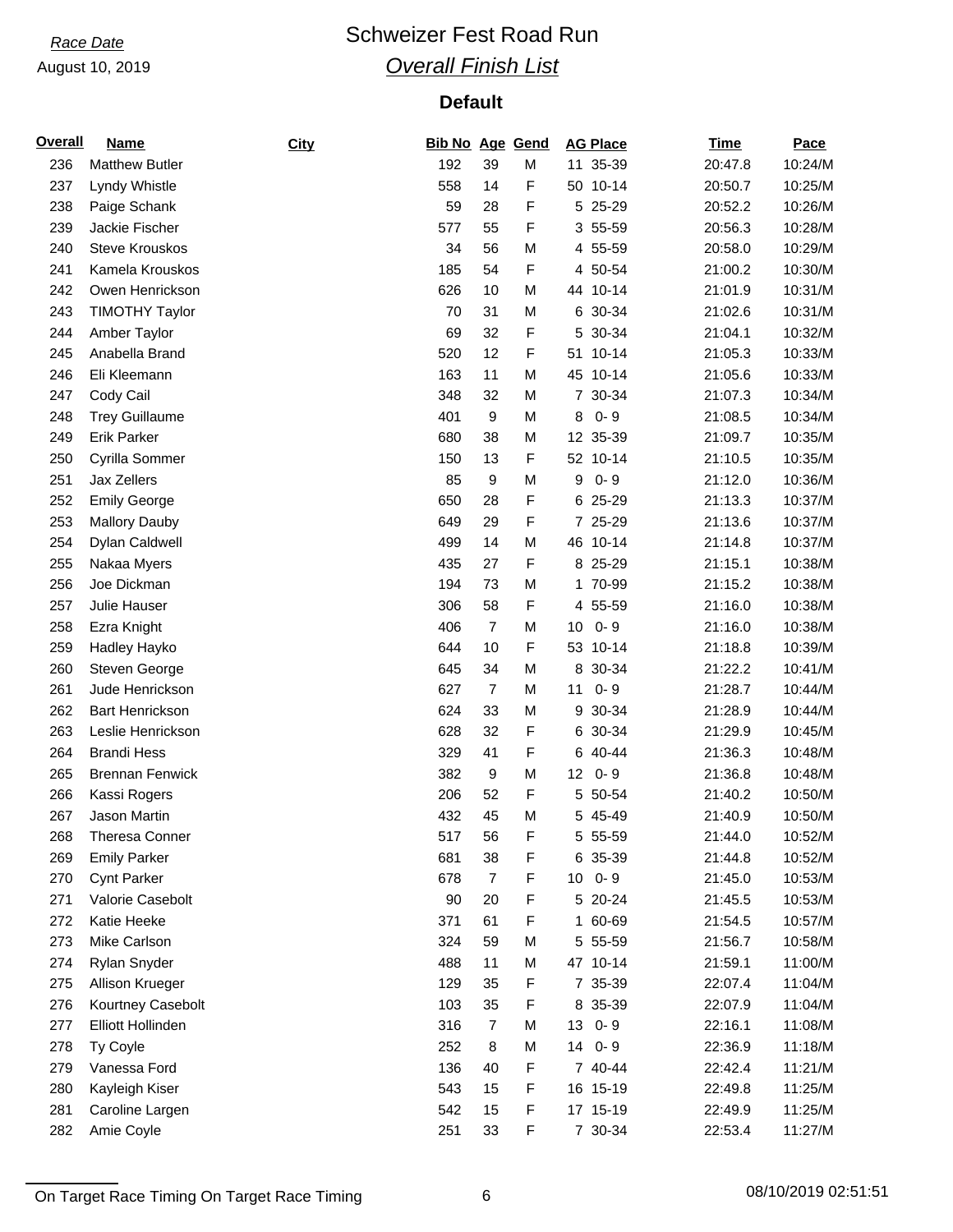# *Race Date* **Conservery Schweizer Fest Road Run** *Overall Finish List*

| <b>Overall</b> | <b>Name</b>          | City | <b>Bib No Age Gend</b> |                |   | <b>AG Place</b> | Time    | Pace    |
|----------------|----------------------|------|------------------------|----------------|---|-----------------|---------|---------|
| 283            | Rachel Granderson    |      | 278                    | 43             | F | 8 40-44         | 22:57.7 | 11:29/M |
| 284            | Greg Hilgenhold      |      | 450                    | 47             | М | 6 45-49         | 22:58.9 | 11:29/M |
| 285            | Nora Lawson          |      | 631                    | 9              | F | $0 - 9$<br>11   | 22:59.2 | 11:30/M |
| 286            | Arlo Hollinden       |      | 315                    | $\overline{7}$ | M | $0 - 9$<br>15   | 22:59.3 | 11:30/M |
| 287            | Tom Hollinden        |      | 313                    | 38             | M | 13 35-39        | 23:00.4 | 11:30/M |
| 288            | Andy Sommer          |      | 151                    | 43             | M | 8 40-44         | 23:01.4 | 11:31/M |
| 289            | Eli Hilgenhold       |      | 451                    | 18             | M | 36 15-19        | 23:05.2 | 11:33/M |
| 290            | Ayla Snyder          |      | 487                    | 10             | F | $10 - 14$<br>54 | 23:07.8 | 11:34/M |
| 291            | Jason Theis          |      | 64                     | 42             | M | 9 40-44         | 23:09.1 | 11:35/M |
| 292            | Owen James           |      | 234                    | 11             | F | 55 10-14        | 23:18.2 | 11:39/M |
| 293            | VanHoosier Chloe     |      | 674                    | 14             | F | 56 10-14        | 23:18.9 | 11:39/M |
| 294            | Sara Kleeman         |      | 126                    | 40             | F | 40-44<br>9      | 23:26.6 | 11:43/M |
| 295            | Ty Chestnut          |      | 621                    | 9              | M | 16<br>$0 - 9$   | 23:29.8 | 11:45/M |
| 296            | Meghan Butler        |      | 189                    | 39             | F | 35-39<br>9      | 23:33.0 | 11:47/M |
| 297            | Natalie Evans        |      | 188                    | 40             | F | 10 40-44        | 23:33.6 | 11:47/M |
| 298            | <b>Mindy Melton</b>  |      | 253                    | 43             | F | 11<br>40-44     | 23:37.4 | 11:49/M |
| 299            | <b>Brian Melton</b>  |      | 254                    | 48             | М | 7 45-49         | 23:38.5 | 11:49/M |
| 300            | Claire Franzman      |      | 210                    | 16             | F | 18 15-19        | 23:38.9 | 11:49/M |
| 301            | Matteson Padgett     |      | 597                    | 16             | F | 19 15-19        | 23:41.3 | 11:51/M |
| 302            | Saw Parker           |      | 679                    | 10             | М | 48 10-14        | 23:41.4 | 11:51/M |
| 303            | <b>Wendy Noble</b>   |      | 460                    | 49             | F | 4 45-49         | 23:45.6 | 11:53/M |
| 304            | Elaina Hamilton      |      | 413                    | 13             | F | 57 10-14        | 23:52.6 | 11:56/M |
| 305            | <b>Ella Powers</b>   |      | 473                    | 10             | F | 58 10-14        | 24:07.6 | 12:04/M |
| 306            | Lance Kern           |      | 5                      | 12             | M | 49<br>$10 - 14$ | 24:08.1 | 12:04/M |
| 307            | <b>Hallie Foe</b>    |      | 469                    | 18             | F | 20 15-19        | 24:09.0 | 12:05/M |
| 308            | Nick Kern            |      | 4                      | 38             | М | 14 35-39        | 24:10.4 | 12:05/M |
| 309            | Faye Schwartz        |      | 330                    | 64             | F | 2 60-69         | 24:12.0 | 12:06/M |
| 310            | Shelby Dickman       |      | 334                    | 12             | F | $10 - 14$<br>59 | 24:19.9 | 12:10/M |
| 311            | Kayla Combs          |      | 443                    | 15             | F | 21 15-19        | 24:22.7 | 12:11/M |
| 312            | Sami Wilkerson       |      | 429                    | 12             | F | 60 10-14        | 24:40.3 | 12:20/M |
| 313            | <b>Tony Folz</b>     |      | 647                    | 50             | M | 3 50-54         | 24:42.2 | 12:21/M |
| 314            | Gabe Kleemann        |      | 164                    | 10             | M | 50 10-14        | 24:43.8 | 12:22/M |
| 315            | Brenna Brinksneader  |      | 96                     | 12             | F | 61 10-14        | 24:52.5 | 12:26/M |
| 316            | Carol Schwoeppe      |      | 415                    | 52             | F | 6 50-54         | 24:52.8 | 12:26/M |
| 317            | Debbi Carlson        |      | 325                    | 52             | F | 7 50-54         | 24:58.8 | 12:29/M |
| 318            | Laura Broadley       |      | 283                    | 47             | F | 5 45-49         | 24:59.7 | 12:30/M |
| 319            | Carol Zellers        |      | 214                    | 58             | F | 6 55-59         | 25:03.0 | 12:32/M |
| 320            | Susan Miller         |      | 411                    | 51             | F | 8 50-54         | 25:07.7 | 12:34/M |
| 321            | Lynda Turner         |      | 454                    | 70             | F | 1 70-99         | 25:18.5 | 12:39/M |
| 322            | <b>Brandy Aubrey</b> |      | 179                    | 44             | F | 12 40-44        | 25:19.3 | 12:40/M |
| 323            | Summer Faulkenberg   |      | 419                    | 15             | F | 22 15-19        | 25:19.9 | 12:40/M |
| 324            | <b>Brenda Graves</b> |      | 416                    | 64             | F | 3 60-69         | 25:22.2 | 12:41/M |
| 325            | Teri Hagan           |      | 86                     | 53             | F | 9 50-54         | 25:30.6 | 12:45/M |
| 326            | Mike Hagan           |      | 87                     | 53             | M | 4 50-54         | 25:31.9 | 12:46/M |
| 327            | Phil Wittmer         |      | 482                    | 74             | M | 2 70-99         | 25:32.9 | 12:46/M |
| 328            | Luke Dreyling        |      | 276                    | 12             | M | 51 10-14        | 25:38.8 | 12:49/M |
| 329            | Jean Miller          |      | 146                    | 55             | F | 7 55-59         | 25:51.6 | 12:56/M |
|                |                      |      |                        |                |   |                 |         |         |

On Target Race Timing On Target Race Timing 7 7 08/10/2019 02:51:52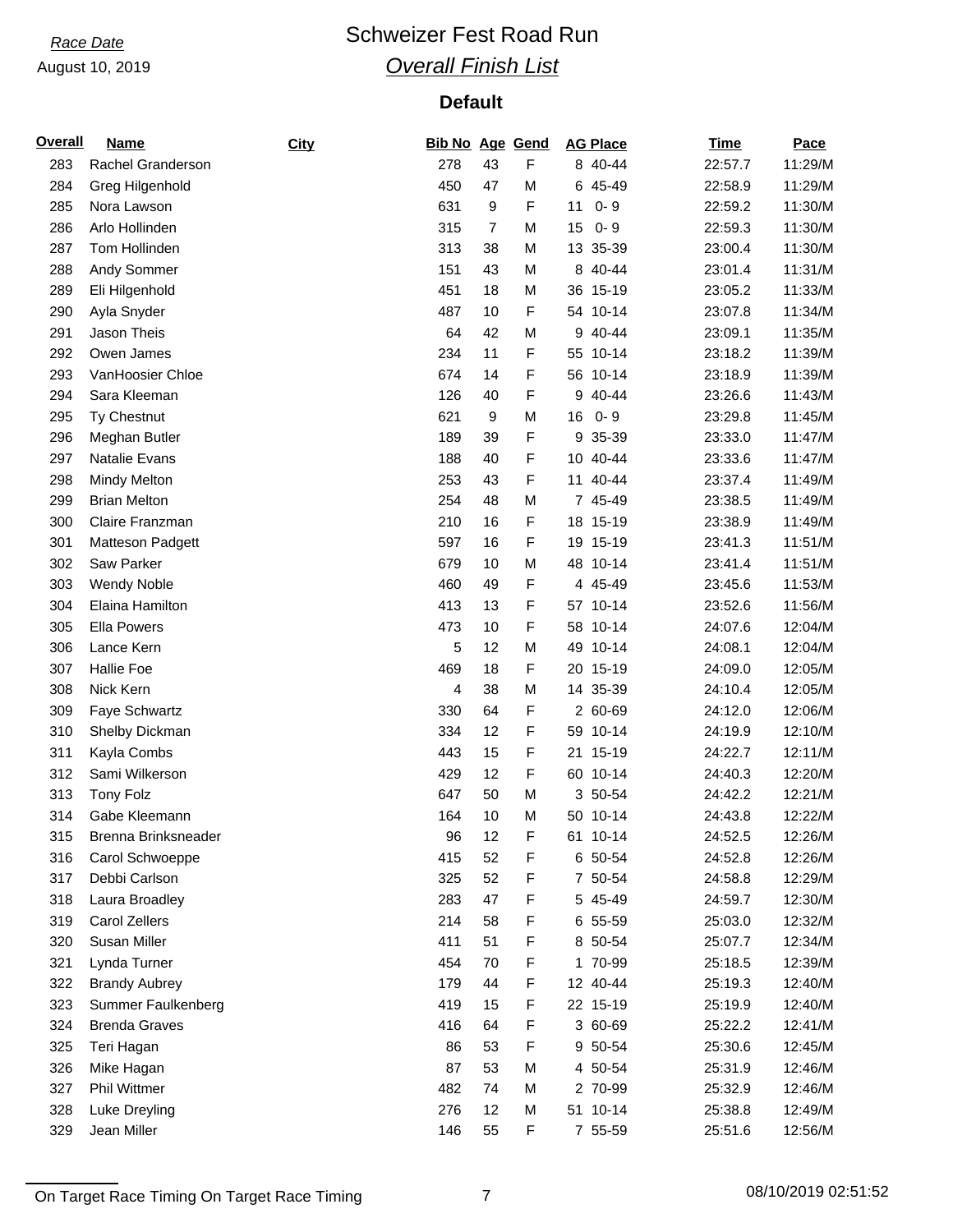# *Race Date* **Conservery Schweizer Fest Road Run** *Overall Finish List*

## **Default**

| <b>Overall</b> | <b>Name</b>           | City | <b>Bib No Age Gend</b> |    |   | <b>AG Place</b> | <b>Time</b> | Pace    |
|----------------|-----------------------|------|------------------------|----|---|-----------------|-------------|---------|
| 330            | Elizabeth Dickman     |      | 336                    | 9  | F | $12$ 0-9        | 25:53.2     | 12:57/M |
| 331            | <b>Brad Swain</b>     |      | 465                    | 59 | M | 6 55-59         | 26:00.6     | 13:00/M |
| 332            | Randa Pence           |      | 397                    | 37 | F | 10 35-39        | 26:06.5     | 13:03/M |
| 333            | Mary Jo Calhoun       |      | 389                    | 48 | F | 6 45-49         | 26:08.9     | 13:04/M |
| 334            | Kathleen Herrmann     |      | 574                    | 49 | F | 7 45-49         | 26:12.0     | 13:06/M |
| 335            | Steven Weedman        |      | 573                    | 37 | M | 15 35-39        | 26:31.9     | 13:16/M |
| 336            | Debra Harper          |      | 475                    | 63 | F | 4 60-69         | 26:36.0     | 13:18/M |
| 337            | Ben Marsh             |      | 229                    | 32 | M | 30-34<br>10     | 26:42.1     | 13:21/M |
| 338            | Lukas Marsh           |      | 231                    | 4  | M | 17<br>$0 - 9$   | 26:42.2     | 13:21/M |
| 339            | Sandi Wrye            |      | 625                    | 54 | F | 10 50-54        | 26:45.6     | 13:23/M |
| 340            | Chris Axton           |      | 122                    | 39 | M | 16 35-39        | 26:54.5     | 13:27/M |
| 341            | Cheryl Axton          |      | 123                    | 47 | F | 8 45-49         | 26:54.7     | 13:27/M |
| 342            | Kori Woods            |      | 245                    | 42 | F | 13 40-44        | 27:02.5     | 13:31/M |
| 343            | Gary Stath            |      | 18                     | 68 | M | 5 60-69         | 27:37.5     | 13:49/M |
| 344            | Kyla Casebolt         |      | 106                    | 15 | F | 23 15-19        | 27:40.9     | 13:50/M |
| 345            | Emma Ettensohn        |      | 585                    | 15 | F | 24 15-19        | 27:42.1     | 13:51/M |
| 346            | Maddie Rogers         |      | 173                    | 16 | F | 25 15-19        | 27:42.3     | 13:51/M |
| 347            | <b>Collins Hartz</b>  |      | 594                    | 9  | F | 13<br>$0 - 9$   | 27:54.6     | 13:57/M |
| 348            | Lana Hartz            |      | 593                    | 41 | F | 14 40-44        | 27:59.8     | 14:00/M |
| 349            | Ashley Hanloh         |      | 561                    | 19 | F | 26 15-19        | 28:03.1     | 14:02/M |
| 350            | Lorri Brune           |      | 355                    | 56 | F | 8 55-59         | 28:08.5     | 14:04/M |
| 351            | <b>Amity Nash</b>     |      | 673                    | 15 | F | 27 15-19        | 28:08.8     | 14:04/M |
| 352            | Kate Noble            |      | 591                    | 8  | F | $0 - 9$<br>14   | 28:09.7     | 14:05/M |
| 353            | Amanda Seaton         |      | 367                    | 29 | F | 9 25-29         | 28:09.7     | 14:05/M |
| 354            | <b>Haley Niehaus</b>  |      | 375                    | 16 | F | 28 15-19        | 28:09.9     | 14:05/M |
| 355            | Joseph LeClere        |      | 447                    | 69 | M | 6 60-69         | 28:11.9     | 14:06/M |
| 356            | Rylen Rearden         |      | 369                    | 10 | M | 52 10-14        | 28:17.6     | 14:09/M |
| 357            | <b>Regan Whitlow</b>  |      | 527                    | 17 | F | 29 15-19        | 28:20.9     | 14:10/M |
| 358            | Mary Hackel           |      | 589                    | 72 | F | 2 70-99         | 28:54.5     | 14:27/M |
| 359            | <b>Holly Minto</b>    |      | 356                    | 52 | F | 11 50-54        | 28:59.1     | 14:30/M |
| 360            | Zoe Minto             |      | 361                    | 17 | F | 30 15-19        | 28:59.4     | 14:30/M |
| 361            | <b>Bill Ludwig</b>    |      | 13                     | 77 | M | 3 70-99         | 29:15.2     | 14:38/M |
| 362            | <b>Brian Floyd</b>    |      | 437                    | 59 | M | 7 55-59         | 29:18.1     | 14:39/M |
| 363            | Leah Ambler           |      | 131                    | 41 | F | 15 40-44        | 29:25.2     | 14:43/M |
| 364            | Jeff Minto            |      | 359                    | 57 | M | 8 55-59         | 29:33.9     | 14:47/M |
| 365            | Kent LaGrange         |      | 455                    | 61 | M | 7 60-69         | 29:49.7     | 14:55/M |
| 366            | Caleb Polster         |      | 197                    | 4  | M | 18<br>$0 - 9$   | 30:02.5     | 15:01/M |
| 367            | <b>Earlene Preher</b> |      | 198                    | 61 | F | 5 60-69         | 30:03.8     | 15:02/M |
| 368            | <b>Barry Stiles</b>   |      | 373                    | 63 | M | 8 60-69         | 30:06.7     | 15:03/M |
| 369            | Paula Stiles          |      | 372                    | 59 | F | 9 55-59         | 30:06.8     | 15:03/M |
| 370            | Nancy Ludwig          |      | 12                     | 74 | F | 3 70-99         | 30:17.2     | 15:09/M |
| 371            | Janice Kellems        |      | 391                    | 50 | F | 12 50-54        | 30:18.5     | 15:09/M |
| 372            | Jeannie Stowe         |      | 390                    | 60 | F | 6 60-69         | 30:20.6     | 15:10/M |
| 373            | Vivian Biever         |      | 587                    | 26 | F | 10 25-29        | 30:25.5     | 15:13/M |
| 374            | Sandy Traphagen       |      | 588                    | 55 | F | 10 55-59        | 30:25.6     | 15:13/M |
| 375            | angie fortwwndel      |      | 319                    | 62 | F | 7 60-69         | 30:30.6     | 15:15/M |
| 376            | Karen Doogs           |      | 264                    | 62 | F | 8 60-69         | 30:31.2     | 15:16/M |

On Target Race Timing On Target Race Timing 8 08/10/2019 02:51:53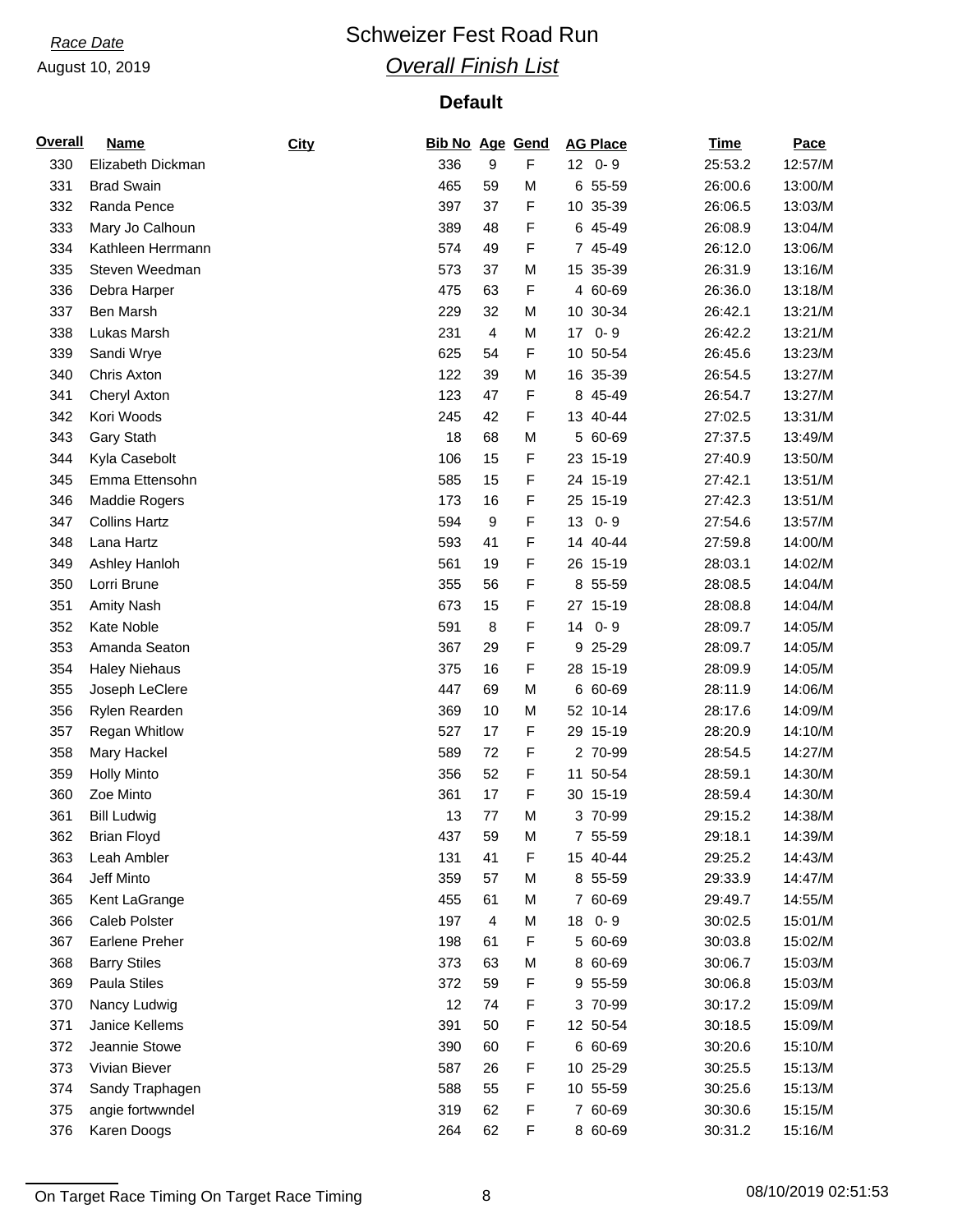# *Race Date* **Conservery Schweizer Fest Road Run** *Overall Finish List*

## **Default**

| <b>Overall</b> | <b>Name</b>             | City | <b>Bib No Age Gend</b> |                |   | <b>AG Place</b> | <b>Time</b> | Pace    |
|----------------|-------------------------|------|------------------------|----------------|---|-----------------|-------------|---------|
| 377            | Nancy Brown             |      | 305                    | 53             | F | 13 50-54        | 30:32.3     | 15:16/M |
| 378            | Martha Cutrell          |      | 318                    | 58             | F | 11 55-59        | 30:32.4     | 15:16/M |
| 379            | Dori Meyer              |      | 664                    | 61             | F | 9 60-69         | 30:44.1     | 15:22/M |
| 380            | Joe Meyer               |      | 665                    | 65             | M | 60-69<br>9      | 30:44.7     | 15:22/M |
| 381            | Mayci Zellers           |      | 623                    | $\overline{7}$ | F | $0 - 9$<br>15   | 30:46.3     | 15:23/M |
| 382            | Jake Noble              |      | 592                    | 11             | M | 53 10-14        | 30:46.9     | 15:23/M |
| 383            | Nikki Meunier           |      | 310                    | 33             | F | 8 30-34         | 30:58.1     | 15:29/M |
| 384            | <b>Andrew Rettig</b>    |      | 516                    | 32             | M | 30-34<br>11     | 31:06.3     | 15:33/M |
| 385            | Lois Baxter             |      | 515                    | 55             | F | 12 55-59        | 31:06.5     | 15:33/M |
| 386            | Jonathan Meunier        |      | 311                    | 35             | M | 17 35-39        | 31:10.6     | 15:35/M |
| 387            | Abigail Polster         |      | 196                    | 28             | F | 11 25-29        | 31:13.4     | 15:37/M |
| 388            | Angela Hilgenhold       |      | 9                      | 48             | F | 45-49<br>9      | 31:17.2     | 15:39/M |
| 389            | Mirei Piex              |      | 669                    | 17             | F | $15-19$<br>31   | 31:17.3     | 15:39/M |
| 390            | Ed MOREY                |      | 448                    | 67             | M | 10 60-69        | 31:37.2     | 15:49/M |
| 391            | Elizabeth Conner        |      | 337                    | 45             | F | 10 45-49        | 31:40.9     | 15:50/M |
| 392            | Sheila Hubert           |      | 258                    | 44             | F | 16 40-44        | 31:49.5     | 15:55/M |
| 393            | Sarah Bardwell          |      | 676                    | 43             | F | 17 40-44        | 31:49.9     | 15:55/M |
| 394            | Hannah Everly           |      | 35                     | 29             | F | 12 25-29        | 31:59.4     | 16:00/M |
| 395            | Shari Everly            |      | 37                     | 56             | F | 13 55-59        | 31:59.9     | 16:00/M |
| 396            | Logan Everly            |      | 36                     | 31             | M | 12 30-34        | 32:00.6     | 16:00/M |
| 397            | <b>Beverly Devillez</b> |      | 358                    | 70             | F | 4 70-99         | 32:03.5     | 16:02/M |
| 398            | <b>Tammy Harding</b>    |      | 677                    | 60             | F | 10 60-69        | 32:06.6     | 16:03/M |
| 399            | Cathy Hanan             |      | 622                    | 60             | F | 60-69<br>11     | 32:06.9     | 16:03/M |
| 400            | <b>Brennan James</b>    |      | 235                    | $\overline{7}$ | M | $0 - 9$<br>19   | 32:08.1     | 16:04/M |
| 401            | Christy Dickman         |      | 335                    | 34             | F | 30-34<br>9      | 32:09.8     | 16:05/M |
| 402            | <b>Emmylou Martin</b>   |      | 98                     | 8              | F | $0 - 9$<br>16   | 32:10.8     | 16:05/M |
|                |                         |      |                        |                |   | $0 - 9$         |             | 16:06/M |
| 403            | <b>Ben Martin</b>       |      | 99                     | 6              | M | 20              | 32:11.1     |         |
| 404            | Kate Martin             |      | 97                     | 38             | F | 11<br>35-39     | 32:11.8     | 16:06/M |
| 405            | Kelly Fischer           |      | 100                    | 45             | F | 11 45-49        | 32:12.5     | 16:06/M |
| 406            | <b>DENNIS GRAVES</b>    |      | 417                    | 65             | M | 11 60-69        | 32:14.2     | 16:07/M |
| 407            | <b>KRISTEN KLEEMANN</b> |      | 161                    | 37             | F | 12 35-39        | 32:19.0     | 16:10/M |
| 408            | Jennifer James          |      | 233                    | 34             | F | 10 30-34        | 32:19.3     | 16:10/M |
| 409            | Ashlyn Frederick        |      | 548                    | 16             | F | 32 15-19        | 32:19.4     | 16:10/M |
| 410            | Carolyn Hawkins         |      | 474                    | 69             | F | 12 60-69        | 32:47.2     | 16:24/M |
| 411            | <b>Andrew Utley</b>     |      | 290                    | 26             | M | 10 25-29        | 32:52.1     | 16:26/M |
| 412            | <b>Brooke Birchler</b>  |      | 289                    | 26             | F | 13 25-29        | 32:52.6     | 16:26/M |
| 413            | Karen Ludwig            |      | 14                     | 51             | F | 14 50-54        | 33:00.9     | 16:30/M |
| 414            | Valarie Hasry           |      | 490                    | 8              | F | 17 0-9          | 33:01.6     | 16:31/M |
| 415            | Laurie Dreyling         |      | 275                    | 53             | F | 15 50-54        | 33:03.0     | 16:32/M |
| 416            | Elizabeth Faulkenberg   |      | 418                    | 54             | F | 16 50-54        | 33:07.9     | 16:34/M |
| 417            | Kim VanPelt             |      | 374                    | 51             | F | 17 50-54        | 33:08.3     | 16:34/M |
| 418            | Lauren Zellers          |      | 659                    | 28             | F | 14 25-29        | 33:13.7     | 16:37/M |
| 419            | Rita Young              |      | 658                    | 53             | F | 18 50-54        | 33:14.5     | 16:37/M |
| 420            | Lisa Noble              |      | 590                    | 37             | F | 13 35-39        | 33:20.1     | 16:40/M |
| 421            | Carolyn Williams        |      | 427                    | 50             | F | 19 50-54        | 33:20.6     | 16:40/M |
| 422            | <b>Betty Cash</b>       |      | 219                    | 62             | F | 13 60-69        | 33:21.1     | 16:41/M |
| 423            | Jeanie Labhart          |      | 226                    | 61             | F | 14 60-69        | 33:22.8     | 16:41/M |

On Target Race Timing On Target Race Timing 08/10/2019 02:51:54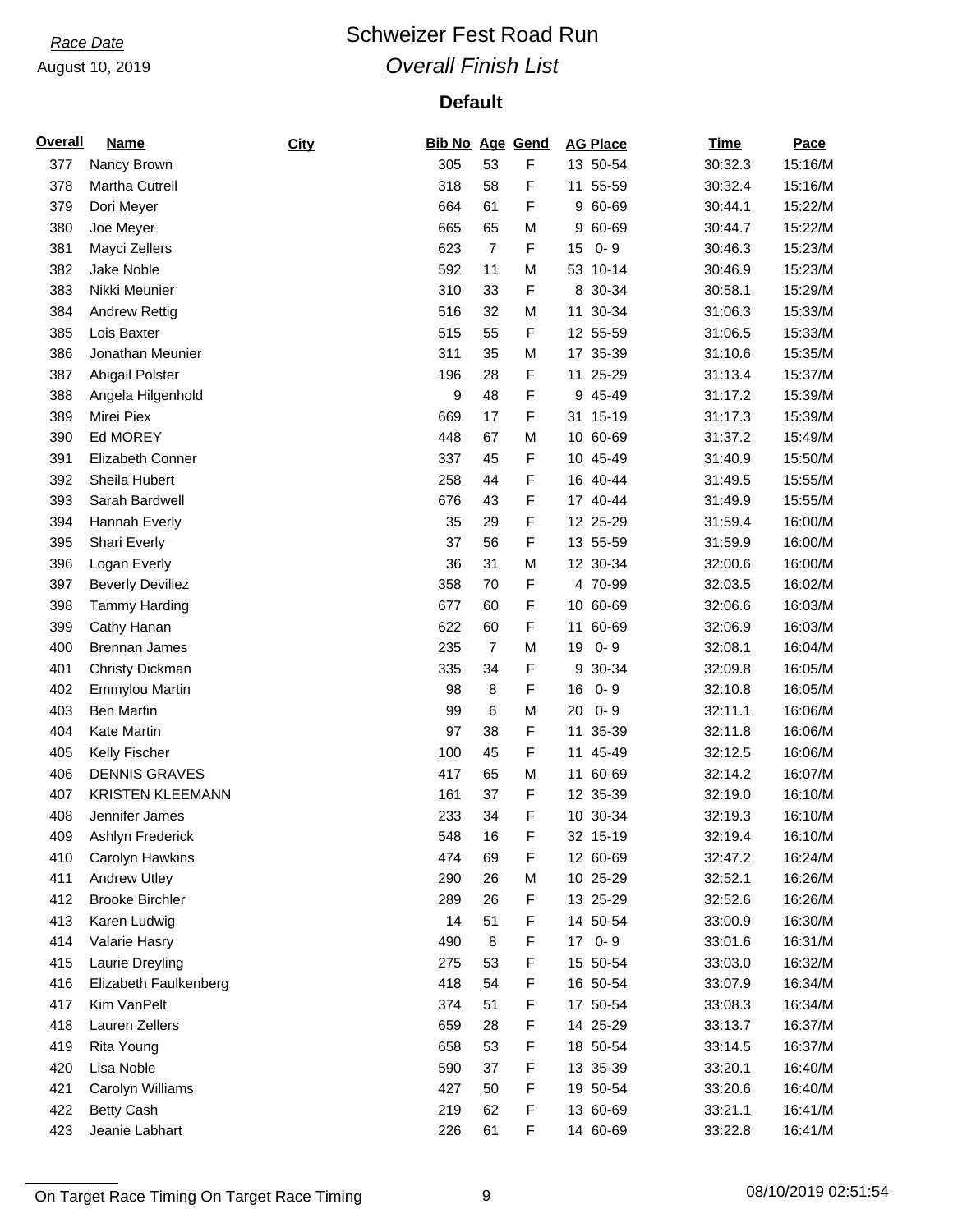# *Race Date* **Conservery Schweizer Fest Road Run** *Overall Finish List*

## **Default**

| <b>Overall</b> | <u>Name</u>             | City | <b>Bib No Age Gend</b> |                |   | <b>AG Place</b>           | Time    | Pace    |
|----------------|-------------------------|------|------------------------|----------------|---|---------------------------|---------|---------|
| 424            | Marilyn Hubert          |      | 208                    | 57             | F | 14 55-59                  | 33:22.9 | 16:41/M |
| 425            | Lydia Hollinden         |      | 522                    | 11             | F | 62 10-14                  | 33:24.2 | 16:42/M |
| 426            | Myra Faulkenberg        |      | 420                    | 11             | F | 63 10-14                  | 33:24.2 | 16:42/M |
| 427            | <b>Gracie Zuelly</b>    |      | 39                     | 13             | F | $10 - 14$<br>64           | 33:34.8 | 16:47/M |
| 428            | Kelly Lewis             |      | 271                    | 48             | F | 12 45-49                  | 33:35.2 | 16:48/M |
| 429            | Leah Ball               |      | 362                    | 41             | F | 18 40-44                  | 33:35.4 | 16:48/M |
| 430            | <b>Isabelle Ball</b>    |      | 364                    | 16             | F | 33 15-19                  | 33:35.9 | 16:48/M |
| 431            | <b>Kimberly Hankins</b> |      | 666                    | 33             | F | 30-34<br>11               | 34:11.8 | 17:06/M |
| 432            | Angie Foe               |      | 470                    | 54             | F | 20 50-54                  | 34:11.9 | 17:06/M |
| 433            | <b>Kimberly Powers</b>  |      | 472                    | 31             | F | 12 30-34                  | 34:13.0 | 17:07/M |
| 434            | Linda Krueger           |      | 168                    | 62             | F | 15 60-69                  | 34:26.9 | 17:13/M |
| 435            | Sofia Krueger-Wein      |      | 130                    | 8              | F | 18<br>$0 - 9$             | 34:27.1 | 17:14/M |
| 436            | <b>Molly Marietta</b>   |      | 601                    | 10             | F | 65 10-14                  | 34:33.5 | 17:17/M |
| 437            | Michelle Marietta       |      | 603                    | 48             | F | 13 45-49                  | 34:36.5 | 17:18/M |
| 438            | Elva Dickman            |      | 479                    | 80             | F | 5 70-99                   | 34:49.0 | 17:25/M |
| 439            | Katie Marsh             |      | 230                    | 29             | F | 15 <sub>15</sub><br>25-29 | 34:54.6 | 17:27/M |
| 440            | Terri Bryant            |      | 478                    | 59             | F | 15 55-59                  | 34:55.2 | 17:28/M |
| 441            | Joel Gonzalez           |      | 171                    | 54             | M | 5 50-54                   | 34:55.3 | 17:28/M |
| 442            | Larry Bryant            |      | 477                    | 56             | M | 55-59<br>9                | 34:56.4 | 17:28/M |
| 443            | Aaron Curl              |      | 169                    | 11             | M | $10 - 14$<br>54           | 34:58.2 | 17:29/M |
| 444            | <b>Tracy Uphaus</b>     |      | 227                    | 39             | F | 14 35-39                  | 35:00.2 | 17:30/M |
| 445            | Gena Fleming            |      | 228                    | 41             | F | 19 40-44                  | 35:00.3 | 17:30/M |
| 446            | <b>Beth Gonzalez</b>    |      | 170                    | 54             | F | 50-54<br>21               | 35:01.0 | 17:31/M |
| 447            | Daniel Bickford         |      | 176                    | 34             | M | 13<br>30-34               | 35:04.1 | 17:32/M |
| 448            | Kendall Walsh           |      | 657                    | $\overline{7}$ | F | 19<br>$0 - 9$             | 35:04.7 | 17:32/M |
| 449            | Amanda Bickford         |      | 175                    | 31             | F | 13 30-34                  |         | 17:33/M |
| 450            |                         |      |                        |                |   | 34 15-19                  | 35:05.0 | 17:33/M |
|                | Ava Hilgenhold          |      | 668                    | 17             | F | $0 - 9$                   | 35:05.7 |         |
| 451            | lan Hollinden           |      | 314                    | 9              | М | 21                        | 35:17.0 | 17:39/M |
| 452            | Kristen Hollinden       |      | 312                    | 38             | F | 15 35-39                  | 35:17.0 | 17:39/M |
| 453            | Pamela Brinksneader     |      | 120                    | 61             | F | 16 60-69                  | 35:47.4 | 17:54/M |
| 454            | Dana Franzman           |      | 209                    | 40             | F | 20 40-44                  | 36:23.9 | 18:12/M |
| 455            | <b>BRENNA FRANZMAN</b>  |      | 211                    | 18             | F | 35 15-19                  | 36:24.2 | 18:12/M |
| 456            | Korie Gengelbach        |      | 41                     | 29             | F | 16 25-29                  | 36:24.9 | 18:12/M |
| 457            | Gavin Zuelly            |      | 40                     | 9              | M | $0 - 9$<br>22             | 36:26.6 | 18:13/M |
| 458            | Kerri Zuelly            |      | 38                     | 40             | F | 40-44<br>21               | 36:26.9 | 18:13/M |
| 459            | Lou Ann Backer          |      | 441                    | 57             | F | 16 55-59                  | 36:40.1 | 18:20/M |
| 460            | <b>Brittany Backer</b>  |      | 51                     | 28             | F | 17 25-29                  | 36:40.4 | 18:20/M |
| 461            | Linda Minto             |      | 360                    | 58             | F | 17 55-59                  | 36:41.7 | 18:21/M |
| 462            | Daniel Gregg            |      | 182                    | 14             | М | 55 10-14                  | 36:42.3 | 18:21/M |
| 463            | Carter Young            |      | 492                    | 13             | М | 56 10-14                  | 36:47.7 | 18:24/M |
| 464            | Emma Rearden            |      | 671                    | $\overline{7}$ | F | $0 - 9$<br>20             | 36:51.8 | 18:26/M |
| 465            | Layla Rearden           |      | 368                    | 10             | F | 66 10-14                  | 36:52.4 | 18:26/M |
| 466            | Joe Hall                |      | 1                      | 84             | M | 4 70-99                   | 37:00.0 | 18:30/M |
| 467            | Andy Hall               |      | 309                    | 60             | M | 12 60-69                  | 37:01.0 | 18:31/M |
| 468            | Dave Hall               |      | 303                    | 56             | M | 10 55-59                  | 37:01.3 | 18:31/M |
| 469            | Eric Kieser             |      | 494                    | 36             | M | 18 35-39                  | 37:02.2 | 18:31/M |
| 470            | Myra Kieser             |      | 493                    | 34             | F | 14 30-34                  | 37:02.3 | 18:31/M |

On Target Race Timing On Target Race Timing 10 08/10/2019 02:51:55